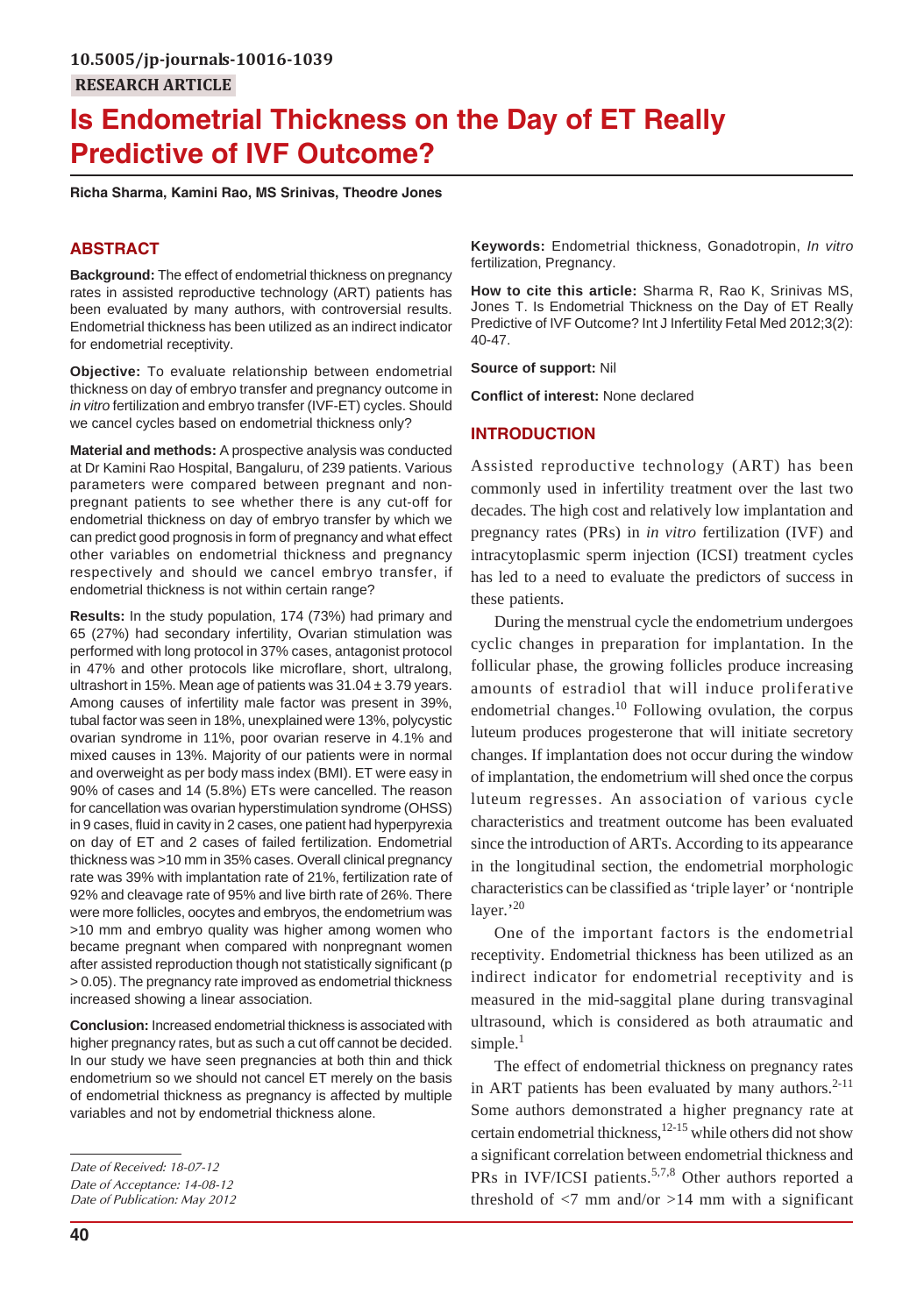reduction in implantation rate and  $PR.^{16,17}$  With these controversies, no conclusive cutoff value of endometrial thickness has been established in order to help clinicians in counseling the couple about the outcome. The reason for such controversy could be probably due to a relatively low number of cycles for patients with both extremes of endometrial thickness.

## **MATERIALS AND METHODS**

It is a prospective clinical study of 239 patients performed at Jayanagar center, which is a unit of BACC (Bangalore Assisted Conception Centre), Bengaluru, Karnataka.

Inclusion criteria were fresh nondonor IVF cycles in age group of 25 to 35 years and patients with variable indications for IVF were enrolled.

Exclusion criteria were those with frozen embryo transfer (FET), donor oocyte or embryos, gestational surrogacy, having history of prior uterine surgery or Ashermann´s syndrome, genital tuberculosis, congenital uterine or endometrial or myometrial anomalies and failed fertilization.

During the study period various stimulation protocols were used—long, antagonist and other protocols (ultralong/ short/ultrashort/microflare) depending on patient characteristics.

Various patient variables were taken in form of age, indication of IVF, baseline follicle stimulating hormone (FSH) level, type-fresh and number of cycle, body weight, height, body mass index (BMI), treatment protocol used, number of days of stimulation, number of ampules of gonadotropins used, type of gonadotropins, oocyte retrieval rate, fertilization rate, cleavage rate, endometrial thickness on day of embryo transfer which was performed on day 5 after human choronic gonadotropin (hCG) injection.

Various parameters were compared between pregnant and nonpregnant patients.

The pregnancy was accepted to be positive when betahCG level was over 50 IU on day 14 of ET. Clinical pregnancy was accepted when the embryo cardiac activity was observed by ultrasonography.

Their mean age was 32 years (range: 27 to 35 years). Infertility causes were male factor infertility in 93 cases, tubal factor infertility in 44 cases, unexplained in 33 cases, diminished ovarian reserve in 10 cases, ovulation disorders as PCOS in 27 cases, 8 case of endometriosis and other causes in 24 patients. About 229 (96%) patients showed a normal basal FSH level (<10 mUI/ml), had regular menstrual cycles. Approval for the study was obtained from the local institutional review board (IRB). Oral informed consent from the patients was required for this study, and was approved by the local ethics committee. In short, we

performed ovarian stimulation with gonadotropins after pituitary suppression according to a long gonadotropinreleasing hormone (GnRH) protocol or antagonist protocol depending upon the patient parameters. Beginning with 150- 225 IU of recombinant FSH–GonalF (Serono, Italy) or Recagon (Organon) on a daily basis, the dose was adjusted according to follicular response and serum estradiol levels. In most cycles, purified human menopausal gonadotropin (hMG) was added (Menopur or hMG) to improve follicular growth. When a minimum of three dominant follicles greater than 18 mm were confirmed, 5,000 IU of hCG (Ovutrig HP, VHB Life Sciences, Mumbai, India) were administered.

The oocyte retrieval was performed 36 hours after the hCG injection. Oocytes were fertilized by IVF or ICSI, and the embryos were classified by grades (grade 1 for the best embryo) and given points through a cumulative embryo score. One to three embryos were transferred under ultrasound guidance. After the follicular puncture, all patients received 400 mg of progesterone vaginally and luteal support was in form of estrogen and progesterone along with low dose Ecosprin and low molecular weight heparin (LMWH) in selected cases.

A pregnancy was confirmed by quantification of the serum hCG level 14 days after the ET. Values above 50 IU were considered positive. Ongoing gestation was defined as fetal heart activity at 12 weeks of gestation. A clinical pregnancy was defined by the presence of one or more gestational sacs with living embryos or alternatively by histologic confirmation of products of miscarriage.

## **RESULTS**

Total number of patients—239, pregnant—87, nonpregnant—138, number of cancelled cycles—14.

### **DISCUSSION**

An association of various cycle characteristics and treatment outcome has been evaluated since, the introduction of ARTs. One such parameter, which has been evaluated by several groups, is that of endometrial thickness.  $3,18-21$  Adequate proliferative and secretory changes are necessary for successful implantation to occur.

A triple-layer endometrial pattern and an endometrial thickness greater than 7 mm have been proposed as markers of endometrial receptivity but have yielded a high percentage of false-positive results. Uterine receptivity improves when blood flow increases under hormonal replacement therapy. The absence of a triplelayer pattern may be a sign of premature secretary changes indicating that the period of maximal receptivity may be over. Nonetheless, a pregnancy with a nontriple layer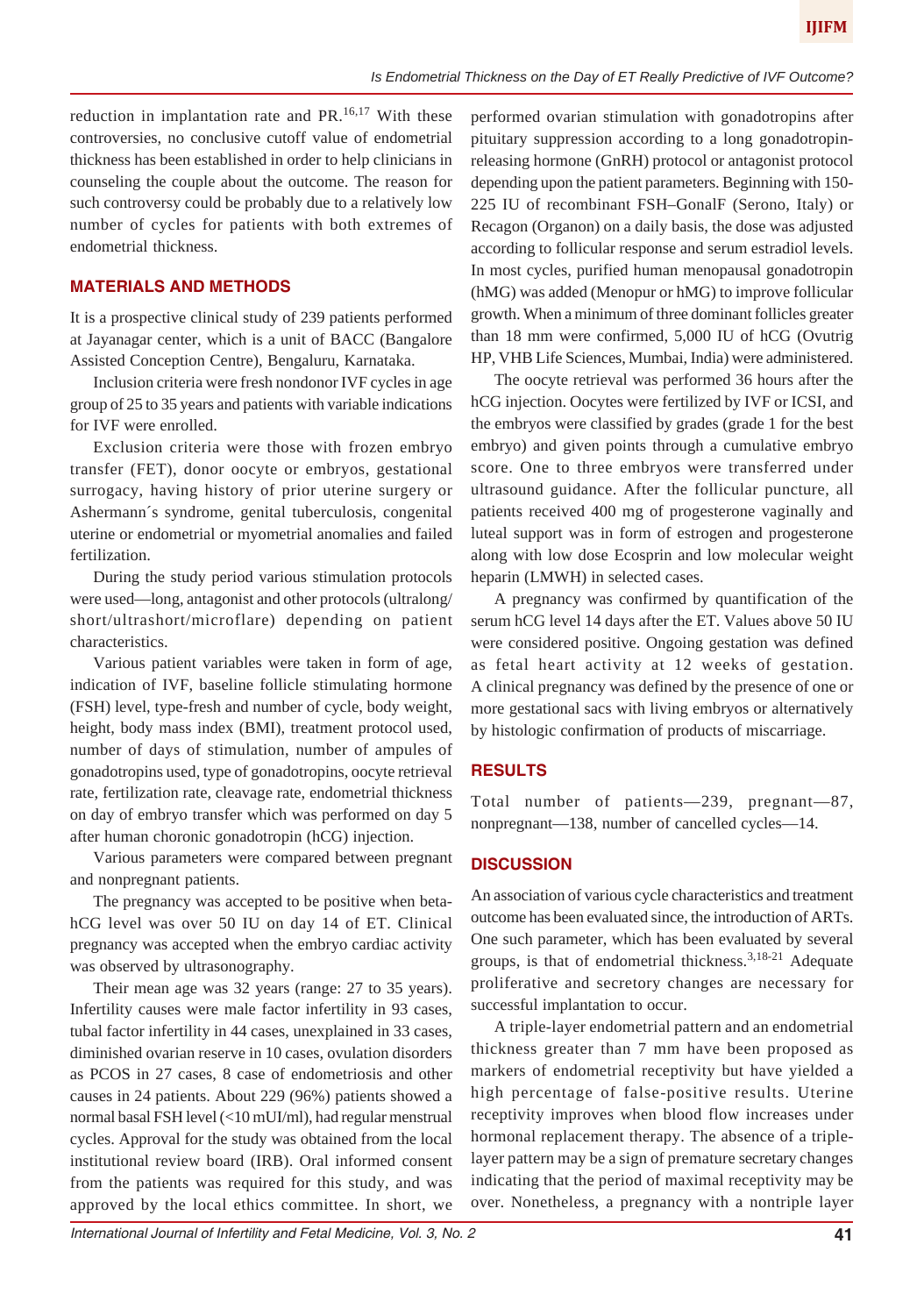pattern is still possible so it cannot be sole indicator to cancel ET.<sup>12</sup>

The results of the present study identified a positive correlation in endometrial thickness between cycles that resulted in pregnancy and those that did not.

In our study, long protocol was used in 37% patients, antagonist protocol in 47% cases and other protocols in 15% of patients. Mean age of  $31.04 \pm 3.79$  years (Table 1 and Fig. 1). Among causes male factor in 36.4%, tubal in 18%, unexplained in 13%, PCOS in 11% and mixed causes in 20% (Table 2). Majority (87%) of patients fall in normal and overweight as per BMI (Table 3 and Fig. 2). Seventythree percent had primary and 27% had secondary infertility. Ninety percent ETs done were easy (Table 4) and 14 ETs cancelled in view of ovarian hyperstimulation syndrome (OHSS) in 9 cases and fluid in cavity in 2 cases, one patient had hyperpyrexia on day of ET and 2 cases of failed fertilization. Thirty-five percent had ET >10 mm and overall clinical pregnancy rate was 39% with implantation rate of 21%, fertilization rate of 92% and cleavage rate of 95% and live birth rate of 26%. There were more follicles, oocytes and embryos, the endometrium was >10 mm and embryo quality was higher among women who became pregnant when compared with nonpregnant women after assisted reproduction though not statistically significant ( $p \ge 0.05$ ). The pregnancy rate improved as endometrial thickness increased showing a linear correlation.

In cycles that resulted in pregnancies, patients were younger, had more number of oocytes, more embryos transferred and the embryo quality was good. Also mean endometrial thickness on day of ET was higher in cases which got pregnant.

Adequate endometrial development is required for pregnancy to occur, and pregnancy rates were found to be higher when the endometrium reached at least 10 mm thickness. Consequently, clinicians providing IVF for infertile couples must pay close attention to endometrial development as well as to follicle growth.

In our study, we actually made analysis by dividing patients into two main groups:

- Group A with endometrial thickness <10 mm
- Group B with endometrial thickness >10 mm.

Results were analyzed in comparison between pregnant and nonpregnant patients.

In group A, pregnancy rate was 37% and in group B, pregnancy rate was 41% but outcome is statistically similar between two groups with  $p = 0.514$  (Table 5).

We further subdivided these patients into eight subgroups depending on the endometrial thickness on the day of embryo transfer. Highest pregnancy of 34.5% was

found in 9 to 10 mm group, 18.3% between 10 to 11 mm, 16.1% in 11 to 12 mm, up to 9.5% in 8 to 9 mm, 5.9% in 7 to 8 mm and 2.3% in those with endometrial thickness >13 mm. This linear correlation has been shown in figures. Thus, inference drawn was that higher endometrial thickness is positively associated with positive outcome with  $p = 0.0.166$  (Tables 6 and Fig. 2).

One pregnancy reported at 15 mm but turned to be missed abortion.

We had one pregnancy at  $<$ 7 mm (6.8 mm) but unfortunately it turned out to be a missed abortion at 6 weeks gestation.

Besides we tried to see the affect of other variables (Tables 7, 8 and Figs 3 to 14) on pregnancy in comparison

| <b>Table 1:</b> Age distribution of patients studied |                                   |                            |  |
|------------------------------------------------------|-----------------------------------|----------------------------|--|
| Age (years)                                          | <b>Number of subjects</b>         | $\%$                       |  |
| $21 - 25$<br>$26 - 30$<br>$31 - 35$<br>$36 - 40$     | 11<br>123<br>103<br>$\mathcal{P}$ | 4.6<br>51.5<br>43.1<br>0.8 |  |
| Total                                                | 239                               | 100.0                      |  |

Mean ± SD: 31.04 ± 3.79

| <b>Table 2: Indication of infertility</b>   |                    |       |  |
|---------------------------------------------|--------------------|-------|--|
| Indication                                  | Number of subjects | $\%$  |  |
| Severe<br>oligoasthenoterato-<br>zoospermia | 70                 | 29.2  |  |
| Tubal                                       | 44                 | 18.4  |  |
| Unexplained                                 | 33                 | 13.8  |  |
| Poor ovarian reserve                        | 10                 | 4.1   |  |
| <b>PCOS</b>                                 | 27                 | 11.3  |  |
| Azoospermia                                 | 23                 | 9.6   |  |
| Mixed causes                                | 32                 | 13.3  |  |
| Total                                       | 239                | 100.0 |  |

| <b>Table 3: BMI distribution of subjects studied</b> |                           |       |  |
|------------------------------------------------------|---------------------------|-------|--|
| $BMI$ (kg/ $m^2$ )                                   | <b>Number of subjects</b> | $\%$  |  |
| < 18.5                                               | 3                         | 1.3   |  |
| 18.5-25.0                                            | 84                        | 35.1  |  |
| 25.0-30.0                                            | 125                       | 52.3  |  |
| >30.0                                                | 27                        | 11.3  |  |
| Total                                                | 239                       | 100.0 |  |
|                                                      |                           |       |  |

Mean  $\pm$  SD: 25.68  $\pm$  3.81

| <b>Table 4: Embryo transfer</b>          |                           |                    |  |
|------------------------------------------|---------------------------|--------------------|--|
| FT.                                      | <b>Number of subjects</b> | %                  |  |
| Easy<br><b>Difficult</b><br>ET cancelled | 214<br>11<br>14           | 89.5<br>4.6<br>5.8 |  |
| Total                                    | 239                       | 100.0              |  |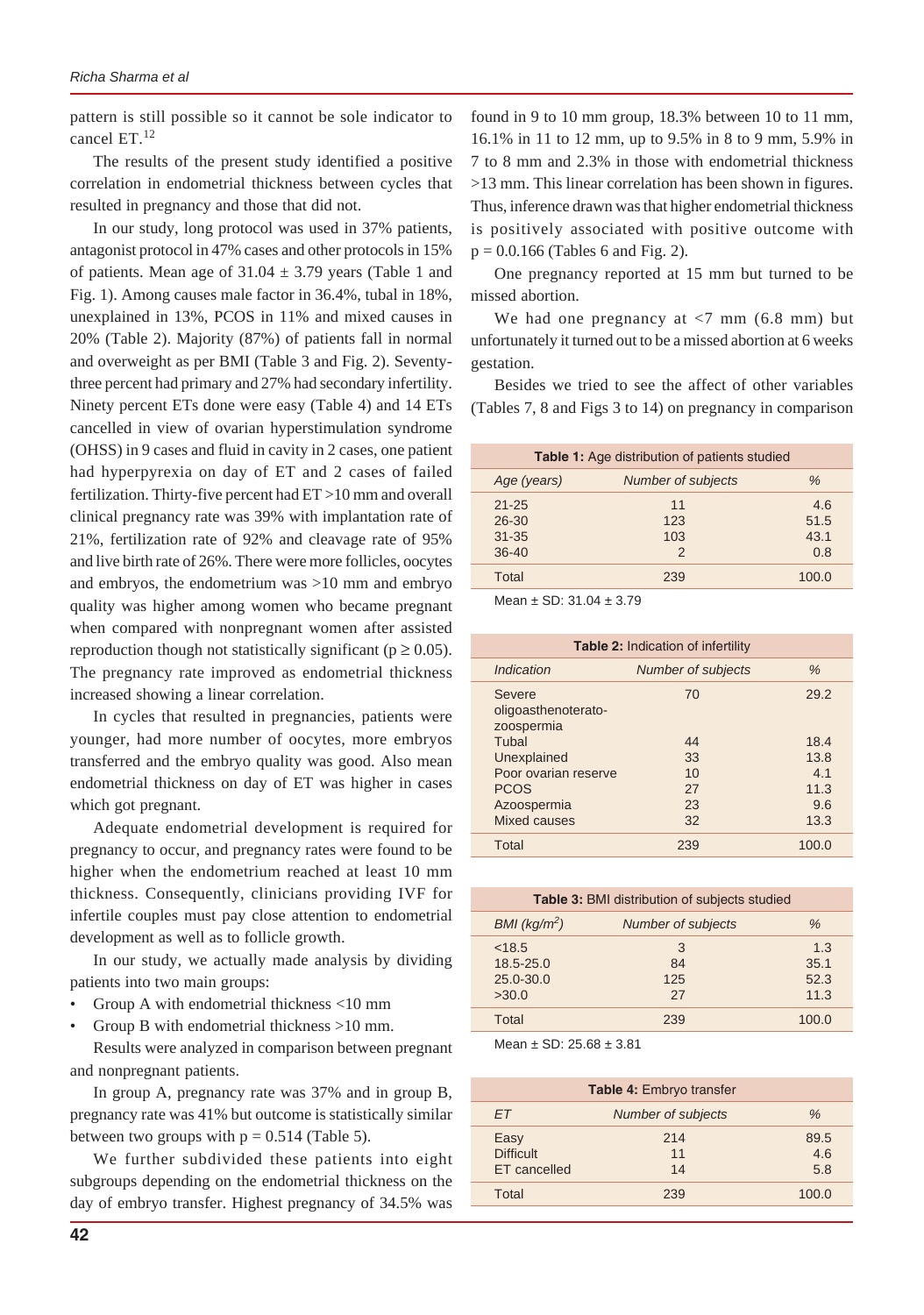to the their effect on endometrial thickness. We found a nonsignificant correlation.

One group found that fecundity was increased when the endometrium was at least 9 mm thick, and had a triple-line appearance during IVF cycles. However, biochemical pregnancies were more frequent with a thinner endometrium. Others demonstrated an improved pregnancy rate with a thicker endometrium.<sup>10</sup>

Another group<sup>10</sup> subsequently evaluated 516 IVF cycles and found pregnancy and ongoing pregnancy rates to be higher when the endometrial thickness was >9 mm. Likewise, a minimum thickness of 10 mm during IVF was found to produce a higher pregnancy rate.

The day of measurement might also influence the association between endometrial thickness and cycle outcome.

In the present study, an increased endometrial thickness was not related to improved pregnancy rates, although the measurements were made on the day of transfer-that is, at 4 or 5 days after the hCG injection. Endometrial thickness

| <b>Table 5:</b> Comparison of outcome according to endometrial thickness (mm) |              |                            |              |
|-------------------------------------------------------------------------------|--------------|----------------------------|--------------|
| Outcome                                                                       |              | Endometrial thickness (mm) | Total        |
|                                                                               | <10.0        | >10.0                      |              |
| <b>Negative</b>                                                               | 90(62.9%)    | 48 (58.5%)                 | 138 (61.3%)  |
| Positive                                                                      | 53 (37.1%)   | 34 (41.5%)                 | 87 (38.7%)   |
| Total                                                                         | 143 (100.0%) | 82 (100.0%)                | 225 (100.0%) |

Inference: Outcome is statistically similar between two groups with  $p = 0.514$ 



**Fig. 1:** Correlation between age and IVF outcome

35

30

25

15

 $10$ 

5

 $\mathbf{0}$ 

 $BMI (kg/m<sup>2</sup>)$ 20



**Fig. 3:** Correlation between baseline FSH and endometrial thickness in two groups (A and B)



**Fig. 2:** Correlation between BMI and IVF outcome

Positive

Negative

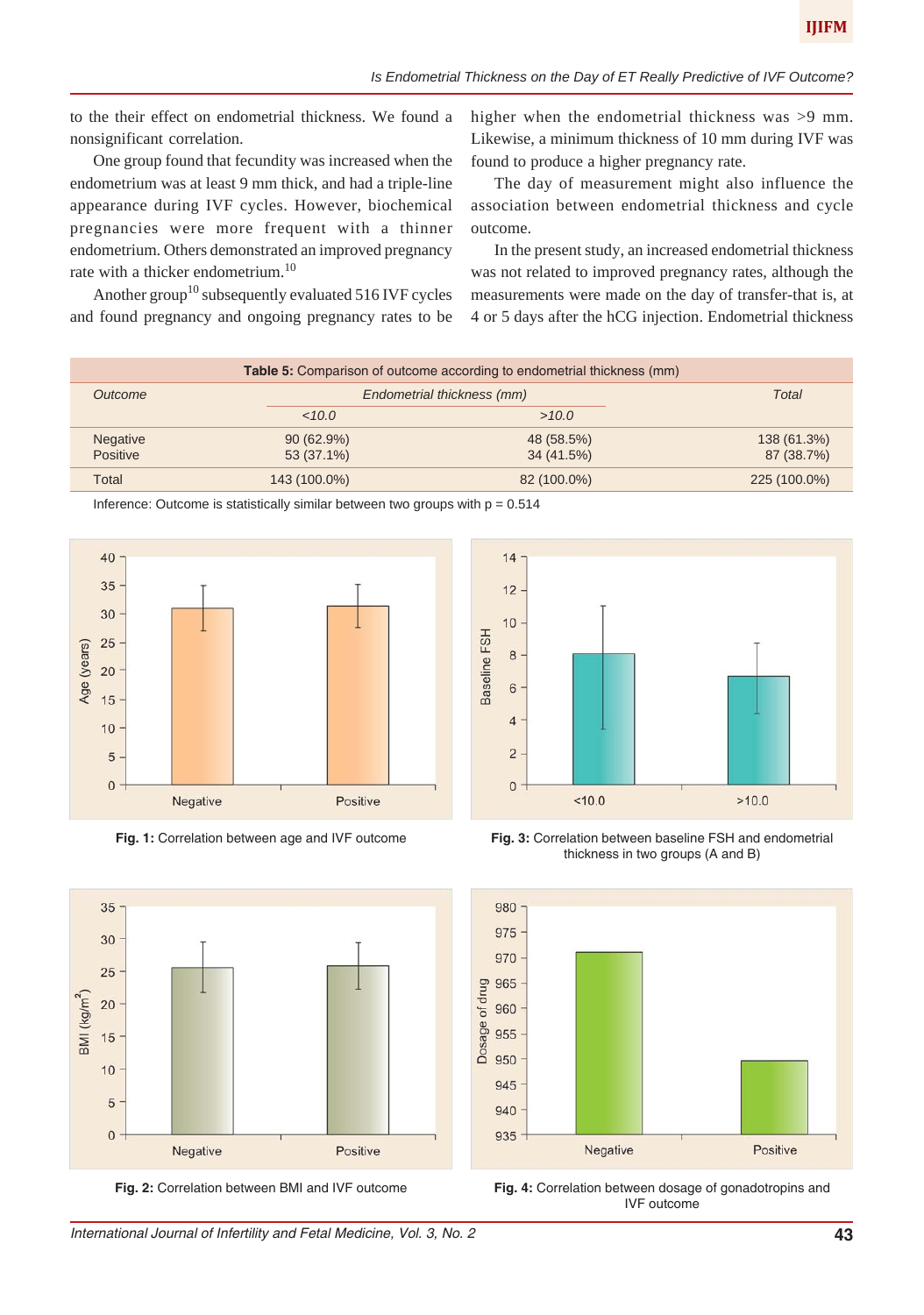evaluated on the day of embryo transfer might be influenced by an increased luteal phase progesterone secretion, and various measurement methods (including outer edge to outer edge, or outer edge to inner edge) could further affect outcome. Differences in the analysis might also provide a further explanation for the conflicting results.

**Table 6:** Comparison of endometrial thickness (mm) with cycle outcome

| Endometrial    |                                | Cycle outcome          |
|----------------|--------------------------------|------------------------|
| thickness (mm) | <b>Negative</b><br>$(n = 140)$ | Positive<br>$(n = 87)$ |
| $\leq$ 7       | $\Omega$                       | $1(1.1\%)$             |
| $7 - 8$        | 14 (10.0%)                     | 5(5.7%)                |
| $8 - 9$        | 31 (22.1%)                     | 17 (9.5%)              |
| $9 - 10$       | 46 (32.9%)                     | 30 (34.5%)             |
| $10 - 11$      | $30(21.4\%)$                   | 16 (18.3%)             |
| $11 - 12$      | 16 (11.4%)                     | 14 (16.1%)             |
| $12 - 13$      | $2(1.4\%)$                     | 2(2.3%)                |
| 13 and above   | 1(0.7%)                        | 2(2.3%)                |
| Mean $\pm$ SD  | $10.07 \pm 1.31$               | $10.32 \pm 1.39$       |

Inference: Higher endometrial thickness is positively associated with positive outcome with  $p = 0.166$ 

The effect of 'increased' endometrial thickness has also been evaluated. For example, one group<sup>4</sup> reported lower implantation and pregnancy rates among women with an endometrial thickness >14 mm on the day of hCG administration. However, no adverse effect of thickened (>14 mm) endometrium on implantation, pregnancy or abortion rates was identified by others. $21$  In our study, we found a direct relation between the endometrial thickness and the IVF outcome as we got pregnancies in 34% cases with endometrial thickness between 9 and 10 mm on the day of ET.

| Table 8: Comparison of BMI with cycle outcome |
|-----------------------------------------------|
|-----------------------------------------------|

| BMI (kg/m <sup>2</sup> ) | Cycle outcome        |                     |
|--------------------------|----------------------|---------------------|
|                          | Negative $(n = 140)$ | Positive $(n = 87)$ |
| < 18.5                   | $2(1.4\%)$           | $\left( \right)$    |
| 18.5-25.0                | 47 (33.6%)           | 32 (36.8%)          |
| 25.0-30.0                | 76 (54.3%)           | 46 (52.9%)          |
| >30.0                    | 15 (10.7%)           | $9(10.3\%)$         |

Inference: BMI is not statistically associated with cycle outcome with  $p = 0.699$ 

| Table 7: Comparison of study variables according to outcome |                      |                     |         |
|-------------------------------------------------------------|----------------------|---------------------|---------|
| Study variables                                             | Cycle outcome        |                     | p-value |
|                                                             | Negative $(n = 140)$ | Positive $(n = 87)$ |         |
| Age in years                                                | $30.92 \pm 3.89$     | $31.21 \pm 3.72$    | 0.586   |
| BMI $(kq/m2)$                                               | $25.67 \pm 3.88$     | $25.84 \pm 3.62$    | 0.755   |
| <b>Baseline FSH</b>                                         | $7.29 \pm 3.41$      | $7.74 \pm 4.77$     | 0.410   |
| Dosage of drug                                              | $975.89 \pm 987.36$  | $949.62 \pm 892.58$ | 0.859   |
| Number of follicles >14 mm                                  | $10.50 \pm 6.18$     | $11.48 \pm 7.73$    | 0.297   |
| Mean no. of oocytes                                         | $9.81 \pm 6.44$      | $11.05 \pm 7.84$    | 0.201   |
| Mean no. of M2 oocytes                                      | $7.01 \pm 4.93$      | $7.87 \pm 5.78$     | 0.232   |
| Mean number of fertilized oocytes                           | $6.36 \pm 4.41$      | $7.10 \pm 5.26$     | 0.252   |
| Mean oocyte retrieval rate                                  | $91.74 \pm 16.62$    | $93.92 \pm 11.85$   | 0.293   |
| Mean no. of embryos transferred                             | $2.45 \pm 0.82$      | $2.58 \pm 0.67$     | 0.194   |
| Number of embryos frozen                                    | $3.98 \pm 2.99$      | $4.58 \pm 4.18$     | 0.210   |
| Endometrial thickness (mm)                                  | $10.07 \pm 1.31$     | $10.33 \pm 1.39$    | 0.166   |
| <b>Fertilization rate</b>                                   | $92.26 \pm 14.47$    | $92.57 \pm 11.76$   | 0.871   |
| Cleavage rate                                               | $95.24 \pm 11.78$    | $97.32 \pm 7.59$    | 0.161   |



**Fig. 5:** Correlation between number of dominant follicles and IVF outcome



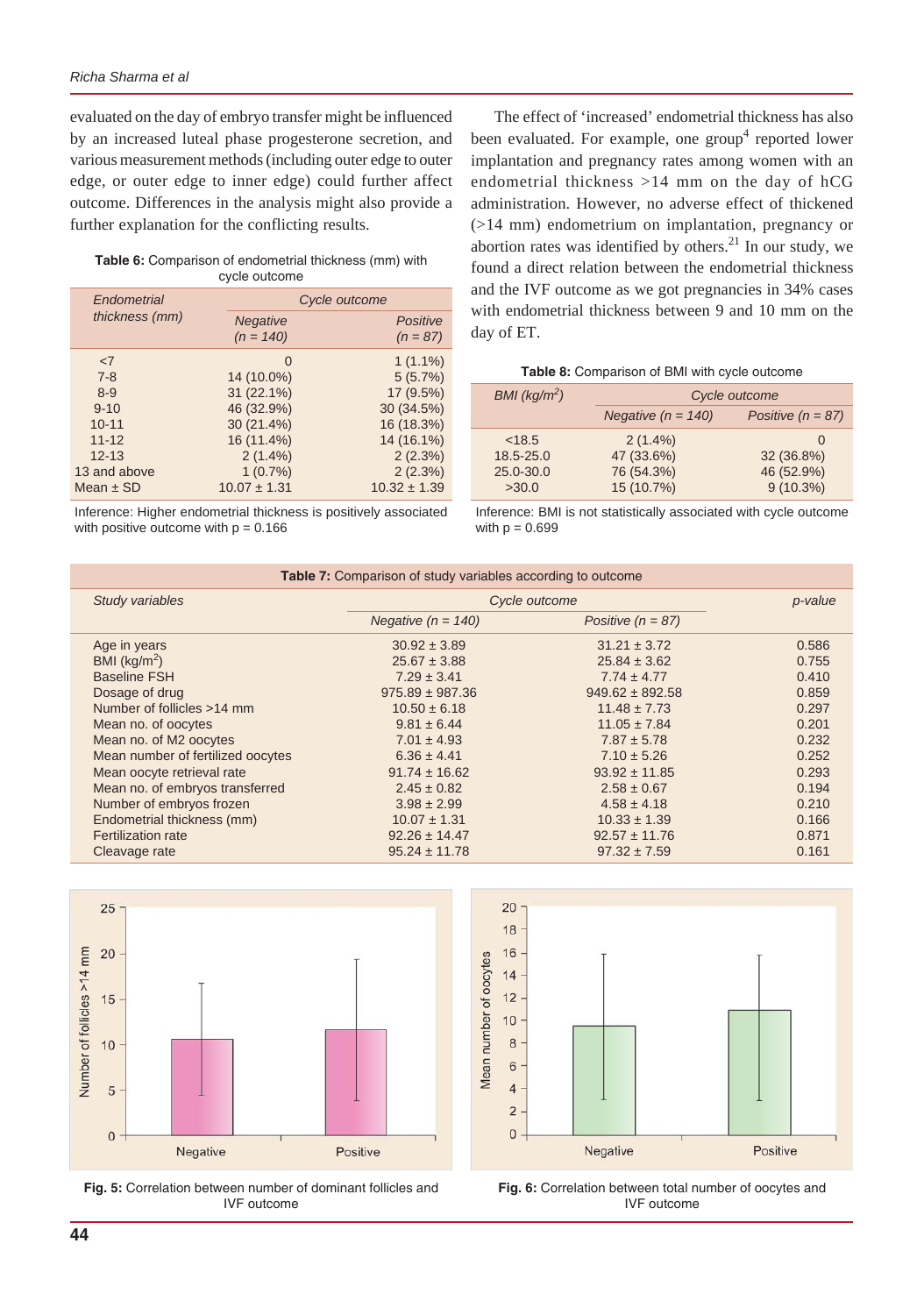*Is Endometrial Thickness on the Day of ET Really Predictive of IVF Outcome?*



**Fig. 7:** Correlation between number of M2 oocytes and IVF outcome



**Fig. 8:** Correlation between mean number of fertilized oocytes and IVF outcome



**Fig. 9:** Correlation between oocyte retrieval rate and IVF outcome

Adequate endometrial development is one of the factors that play a significant role in IVF outcome. Other variables, such as age, embryo quality, number of embryos transferred and stimulation protocol were also shown to have an



**Fig. 10:** Correlation between mean number of embryos transferred and IVF outcome



**Fig. 11:** Correlation between number of embryos frozen and IVF outcome



**Fig. 12:** Correlation between endometrial thickness and IVF outcome

impact on treatment outcome though not statistically significant.

From our study, we can conclude that pregnancy rate shows a linear correlation with increasing endometrial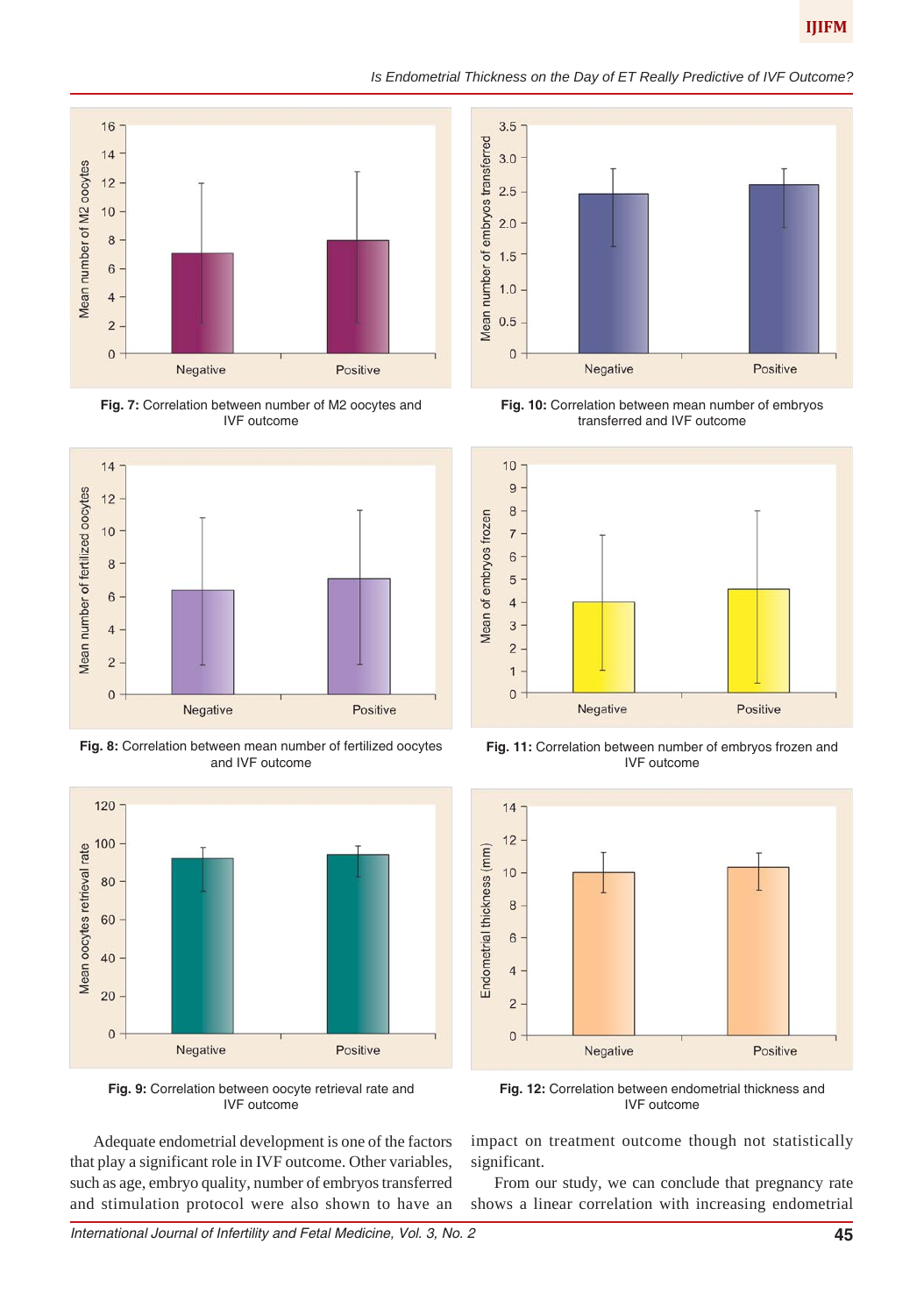

**Fig. 13:** Correlation between fertilization rate and IVF outcome



**Fig. 14:** Correlation between cleavage rate and IVF outcome

thickness but, as such cutoff for endometrial thickness cannot be decided. Thus, we are not justified in cancelling ET merely by keeping a cutoff in mind.

This is a prospective study and we are still continuing to analyse our results with a higher number.

## **REFERENCES**

- 1. Freidler S, Schenker JG, Herman A, Lewin A. The role of ultrasonography in the endometrial receptivity following assisted reproduction treatmens: A critical review. Hum Reprod Update 1996;2:323-35.
- 2. Isaacs JD Jr, Wells CS, Williams DB, Odem RR, Gast MJ, Strickler RC. Endometrial thickness is a valid monitoring parameter in cycles of ovulation induction with menotropins alone. Fertil Steril 1996;65:262-66.
- 3. Noyes N, Liu HC, Sultan K, Schattman G, Rosenwaks Z. Endometrial thickness appears to be a significant factor in embryo implantation in in vitro fertilization. Hum Reprod 1995; 10:919-22.
- 4. Rinaldi L, Lisi F, Floccari A, Lisi R, Pepe G, Fishel S. Endometrial thickness as a predictor of pregnancy after in vitro fertilization but not after intracytoplasmic sperm injection. Hum Reprod 1996;11:1538-41.
- 5. Yuval Y, Lipitz S, Dor J, Achiron R. The relationships between endometrial thickness, and blood flow and pregnancy rates in invitro fertilization. Hum Reprod 1999;14:1067-71.
- 6. Weissman A, Gotlieb L, Casper RF. The detrimental effect of increased endometrial thickness on implantation and pregnancy rates and outcome in an in vitro fertilization program. Fertil Steril 1999;71:147-49.
- 7. De Geyter C, Schmitter M, De Geyter M, Nieschlag E, Holzgreve W, Schneider HP. Prospective evaluation of the ultrasound appearance of the endometrium in a cohort of 1,186 infertile women. Fertil Steril 2000;73:106-13.
- 8. Bassil S. Changes in endometrial thickness, thickness, length and pattern in predicting pregnancy outcome during ovarian stimulation in in vitro fertilization. Ultrasound Obstet Gynecol 2001;18:258-63.
- 9. Schild RL, Knobloch C, Dorn C, Fimmers R, Ven H van der, Hansmann M. Endometrial receptivity in an in vitro fertilization program as assessed by spiral artery blood flow, endometrial thickness, endometrial volume and uterine artery blood flow. Fertil Steril 2001;75:361-66.
- 10. Kovacs P, Matyas S, Boda K, Kaali SG. The effect of endometrial thickness on IVF/ICSI outcome. Hum Reprod 2003;18:2337-41.
- 11. Check JH, Nowroozi K, Choe J, Dietterich C. Influence of endometrial thickness and echo patterns on pregnancy rates during in vitro fertilization. Fertil Steril 1991;56:1173-75.
- 12. Dickey RP, Olar TT, Curole DN, Taylor SN, Rye PH. Endometrial pattern and thickness associated with pregnancy outcome after assisted reproduction technologies. Hum Reprod 1992;7:418-21.
- 13. Gonen Y, Casper RF, Jacobson W, Blankier J. Endometrial thickness and growth during ovarian stimulation: A possible predictor of implantation in in vitro fertilization. Fertil Steril 1989;52:446-50.
- 14. Gonen Y, Casper RF. Prediction of implantation by the sonographic appearance of the endometrium during controlled ovarian stimulation for in vitro fertilization (IVF). J In Vitro Fert Embryo Transfer 1990;7:146-52.
- 15. McWilliams GD, Frattarelli JL. Changes in measured endometrial thickness predict in vitro fertilization success. Fertil Steril 2007;88:74-81.
- 16. Xingpi Z, Chi-Huang C, Edmond C, Randall B, Magdy M, Kazer RR. Increased endometrial thickness is associated with improved treatment outcome for selected patients undergoing in vitro fertilization–embryo transfer. Fertil Steril 2005;83: 336-40.
- 17. Check JH, Nowroozi K, Choe J, Lurie D, Dietterich C. The effect of endometrial thickness and echo pattern on in vitro fertilization outcome in donor oocyte-embryo transfer cycle. Fertil Steril 1993;59:72-75.
- 18. Yoeli R, Ashkenazi J, Orvieto R, Shelef M, Kaplan B, Bar-Hava I. Significance of increased endometrial thickness in assisted reproduction technology treatments. J Assist Reprod Genet 2004;21:285-89.
- 19. Quintero RB, Sharara FI, Milki AA. Successful pregnancies in the setting of exaggerated endometrial thickness. Fertil Steril 2004;82:215-17.
- 20. Luis T, A Maria J Barco, Santiago Bau, et al. Are endometrial parameters by three-dimensional ultrasound and power Doppler angiography related to in vitro fertilization/embryo transfer outcome? American Society for Reproductive Medicine. Fertil Steril\_2008;89:111-17.